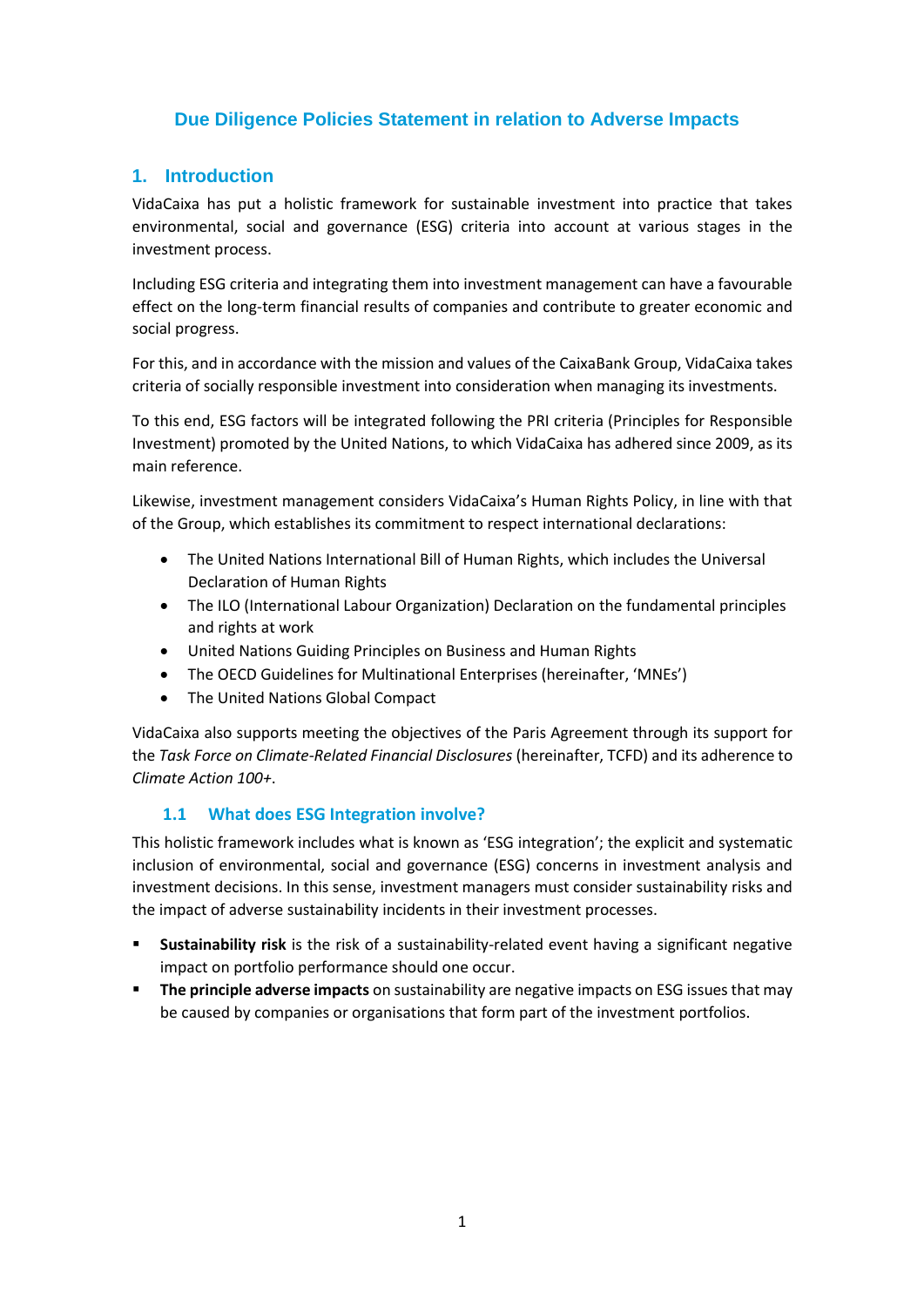ESG integration aims to reduce the effects of both the sustainability risks and the principle adverse incidents without losing sight of the need for profitability. For clients, ESG integration should result in better risk-adjusted results and controlling the impact of their investments around the world. For managers, ESG integration enables better-informed investment decisions, access to a wide range of non-financial data, and the potential to better satisfy clients by improving their market stance.

The OECD Guidelines for MNEs recommend that companies conduct risk-based due diligence to avoid and address the negative impacts associated with their activities, supply chains and other business relationships<sup>1</sup>.

Accordingly, VidaCaixa has put risk-based due diligence processes into place to identify, prevent, mitigate and explain how these actual and potential negative impacts are addressed in its own activities, its supply chain and other commercial relationships as recommended in the OECD Guidelines for MNEs.

In asset management, VidaCaixa has the opportunity to not only mitigate adverse incidents, but also facilitate change through its Investment Engagement Policy.

As part of its due diligence processes, VidaCaixa is committed to transparency and providing information on procedures, results and plans. Article 4 of Regulation (EU) 2019/2088 on sustainability-related disclosures in the financial services sector (hereinafter, 'Sustainable Finance Disclosure Regulation'), establishes the obligation to report on due diligence policies in relation to said adverse impacts, with compliance being given through this declaration.

## **2. Why do due diligence?**

Due diligence helps to anticipate, prevent or mitigate these adverse impacts. In some cases, due diligence may, as a last resort, help decide whether to continue or discontinue activities or investments, either due to the risk of negative impact being too high or mitigation efforts not being successful.

In line with the CaixaBank Group, VidaCaixa considers the different due diligence areas addressed by the OECD Due Diligence Guidance for Responsible Business Conduct<sup>2</sup>.

In practice, the due diligence process is constant, iterative and not necessarily sequential, since several stages can be developed simultaneously with results feeding back into each other.

<sup>1</sup><https://mneguidelines.oecd.org/global-forum/GFRBC-2014-financial-sector-document-1.pdf>

<sup>2</sup> *Developed by the OECD Due Diligence Guidance.* <http://www.oecd.org/investment/mne>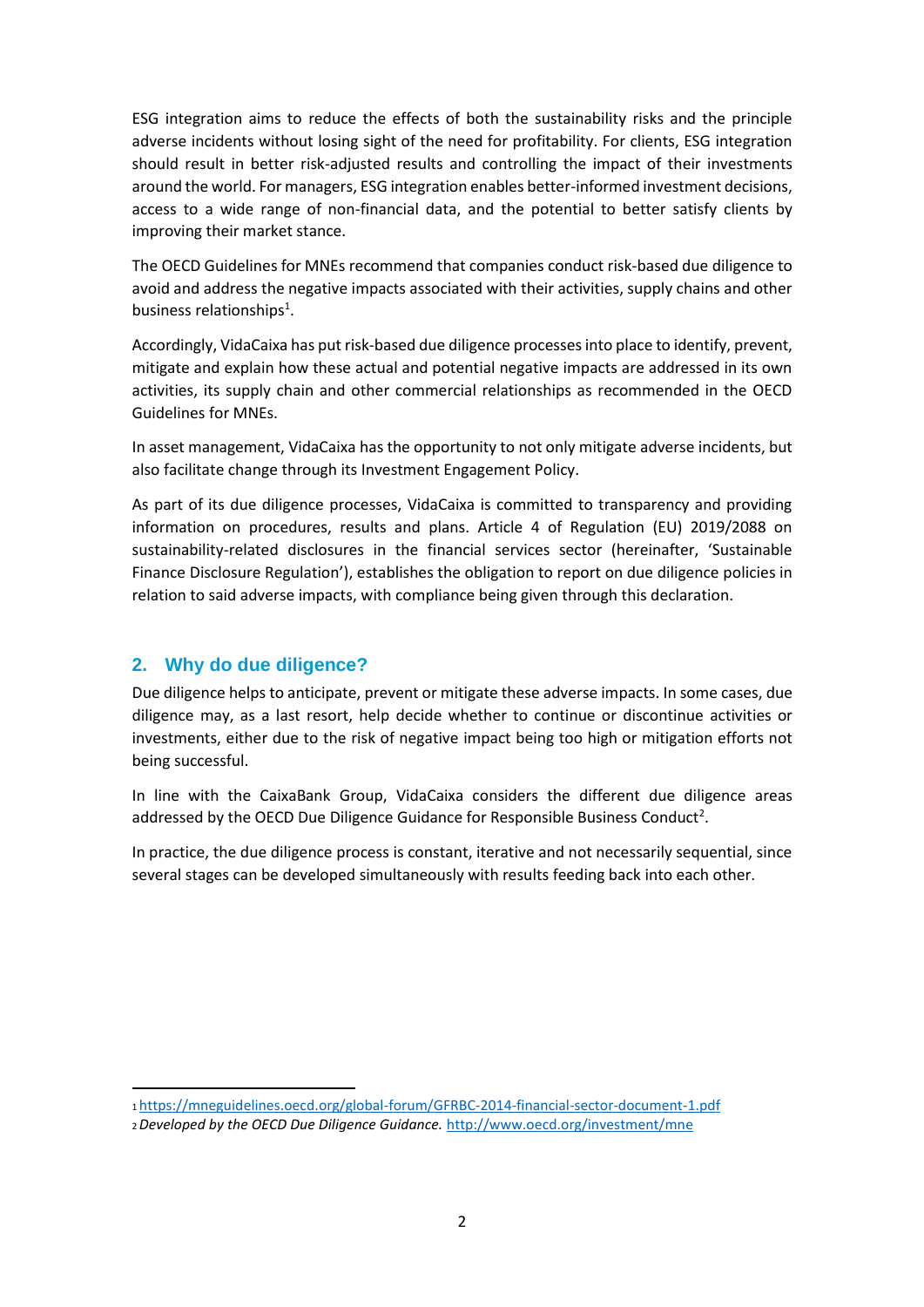## **3. The Due Diligence Process**

Considering that due diligence must be proportional to the risk and adapted to the circumstances and context of a specific company, the following axes or principles are followed in investment processes:

- Identify actual or potential negative impacts.
- Take steps to stop, prevent or mitigate them.
- Monitor implementation and results.
- Report on how the principle adverse impacts are addressed.

## **4. How are the Principle Adverse Impacts identified?**

The exposure of portfolios or investments to sectors, industries and companies will be first identified.

Various materiality analyses are used in some cases to identify the most relevant sustainability factors in a given industry or sector and counting on the support of ESG analysis providers contracted for this purpose, as well as public information sources.

Pursuant to the above, an analysis will be performed and indicators of adverse impacts in terms of sustainability will be published in accordance with current regulations at all times.

Based on the information received on actual and potential negative impacts, measures will be taken, which will be prioritised when it is not possible to immediately address all impacts.

These measures may consist of non-investment, divestment, reduction of exposure or putting it under observation.

## **5. Engagement policy**

In general, VidaCaixa aims for long-term investment, and this is why dialogue with companies or providers of financial products will be promoted as the main means to improve the sustainability of the companies in which it invests.

Pursuant to its fiduciary responsibility, and for the purpose of being an active owner in the investments it makes, VidaCaixa establishes mechanisms to commence dialogue actions with companies and providers of investment products in order to amend any identified conduct that:

- Could run counter to VidaCaixa's values or those of its clients and shareholders in Funds, including Pension Funds.
- Allows alignment with strategic opportunities and risks identified by VidaCaixa and the CaixaBank Group such as climate change and support for the recommendations of the Task Force on Climate-Related Financial Disclosures (TCFD), expressed through the declaration on climate change. As well as the CaixaBank Group's stated opportunities and risks through the Sustainable Development Goals (SDG).
- Could have a negative impact on the company, the environment, as well as its reputation or